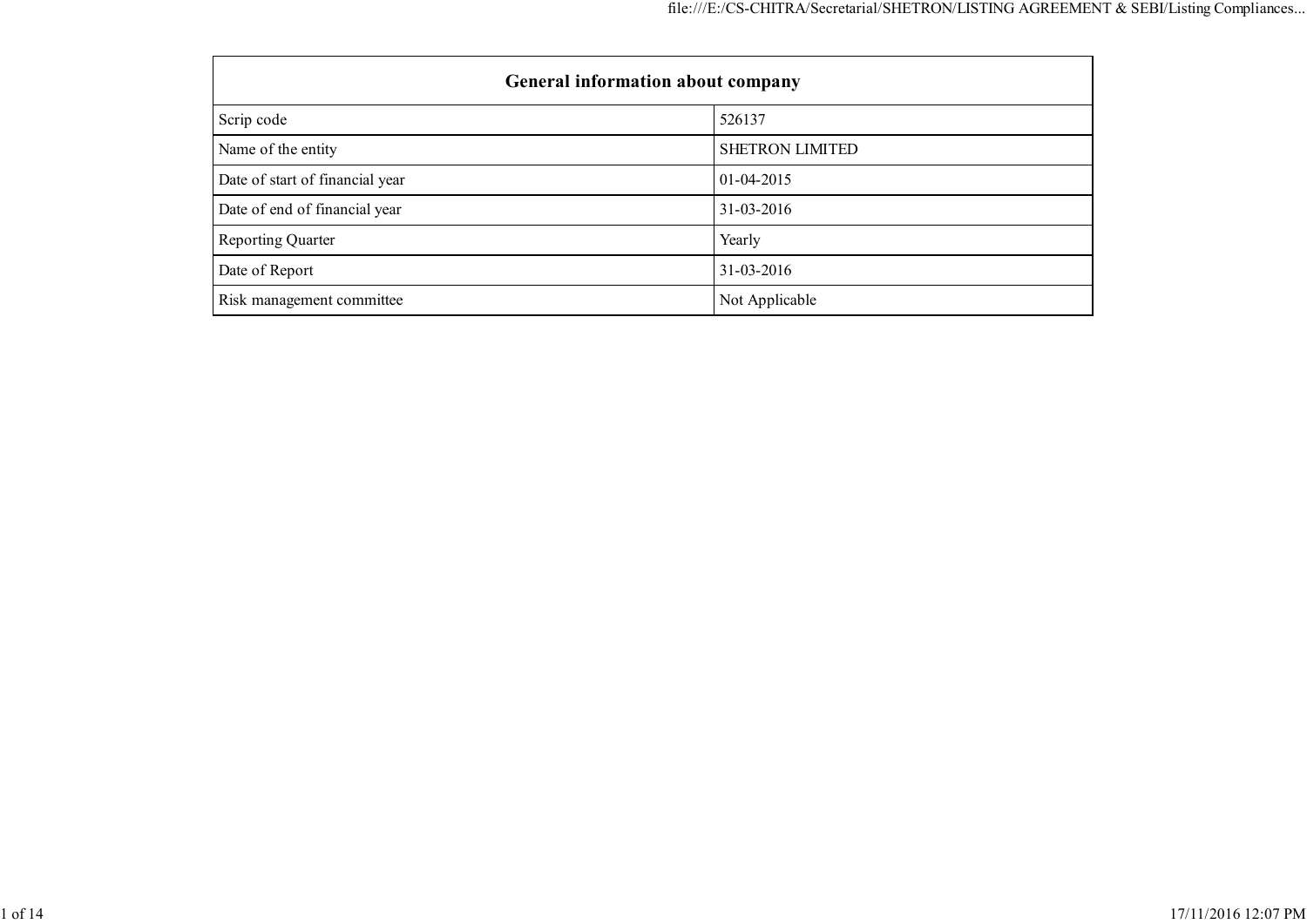|                |                      |                                                  |                     |            |                                                                      | <b>Annexure I</b>                           |                               |                                                  |                      |      |                                                                                      |                                                                                                         |                                                                                                                                                         |
|----------------|----------------------|--------------------------------------------------|---------------------|------------|----------------------------------------------------------------------|---------------------------------------------|-------------------------------|--------------------------------------------------|----------------------|------|--------------------------------------------------------------------------------------|---------------------------------------------------------------------------------------------------------|---------------------------------------------------------------------------------------------------------------------------------------------------------|
|                |                      |                                                  |                     |            | Annexure I to be submitted by listed entity on quarterly basis       |                                             |                               |                                                  |                      |      |                                                                                      |                                                                                                         |                                                                                                                                                         |
|                |                      |                                                  |                     |            |                                                                      | <b>I. Composition of Board of Directors</b> |                               |                                                  |                      |      |                                                                                      |                                                                                                         |                                                                                                                                                         |
|                |                      |                                                  |                     |            | Disclosure of notes on composition of board of directors explanatory |                                             |                               |                                                  |                      |      |                                                                                      |                                                                                                         |                                                                                                                                                         |
| <b>Sr</b>      | Title<br>(Mr)<br>Ms) | Name of the<br>Director                          | PAN                 | <b>DIN</b> | Category 1 of<br>directors                                           | Category 2<br>of directors                  | Category<br>3 of<br>directors | Date of<br>appointment<br>in the<br>current term | Date of<br>cessation |      | No of<br>Directorship<br>in listed<br>entities<br>including<br>this listed<br>entity | Number of<br>memberships<br>in Audit/<br>Stakeholder<br>Committee(s)<br>including this<br>listed entity | No of post<br>$\sigma$ f<br>Chairperson<br>in Audit/<br>Stakeholder<br>Committee<br>held in<br>listed<br>entities<br>including<br>this listed<br>entity |
|                | Mr                   | <b>DIVAKAR SANKU</b><br><b>SHETTY</b>            | AAJPS9636B          | 00432755   | Executive<br>Director                                                | Chairperson                                 |                               | 01-09-2008                                       |                      |      | 9                                                                                    | $\overline{2}$                                                                                          |                                                                                                                                                         |
| $\overline{c}$ | Mr                   | <b>KARTIK</b><br><b>MANOHAR</b><br><b>NAYAK</b>  | ABEPN0021D          | 00477686   | Executive<br>Director                                                | Not<br>Applicable                           | MD                            | 01-09-2008                                       |                      |      | 3                                                                                    |                                                                                                         | $\boldsymbol{0}$                                                                                                                                        |
| $\mathfrak{Z}$ | Mr                   | <b>BABUGOWDA</b><br>SANGANAGOWDA<br><b>PATIL</b> | AAMPP4745P          | 00061959   | Non-Executive<br>- Independent<br>Director                           | <b>Not</b><br>Applicable                    |                               | 27-09-2002                                       |                      | 13 6 |                                                                                      | $\overline{2}$                                                                                          | $\overline{2}$                                                                                                                                          |
| $\overline{4}$ | Mrs                  | <b>YASHODA</b><br><b>DIVAKAR SHETTY</b>          | AAQPS4696E          | 00798116   | Non-Executive<br>- Non<br>Independent<br>Director                    | <b>Not</b><br>Applicable                    |                               | 16-09-2015                                       |                      |      | 6                                                                                    | $\boldsymbol{0}$                                                                                        | $\boldsymbol{0}$                                                                                                                                        |
| 5              | Mr                   | PRAVEEN VITTAL<br><b>MALLY</b>                   | AANPM3902G 00798354 |            | Non-Executive<br>- Non<br>Independent<br>Director                    | <b>Not</b><br>Applicable                    |                               | 08-02-2016                                       |                      |      | 3                                                                                    | $\theta$                                                                                                | $\boldsymbol{0}$                                                                                                                                        |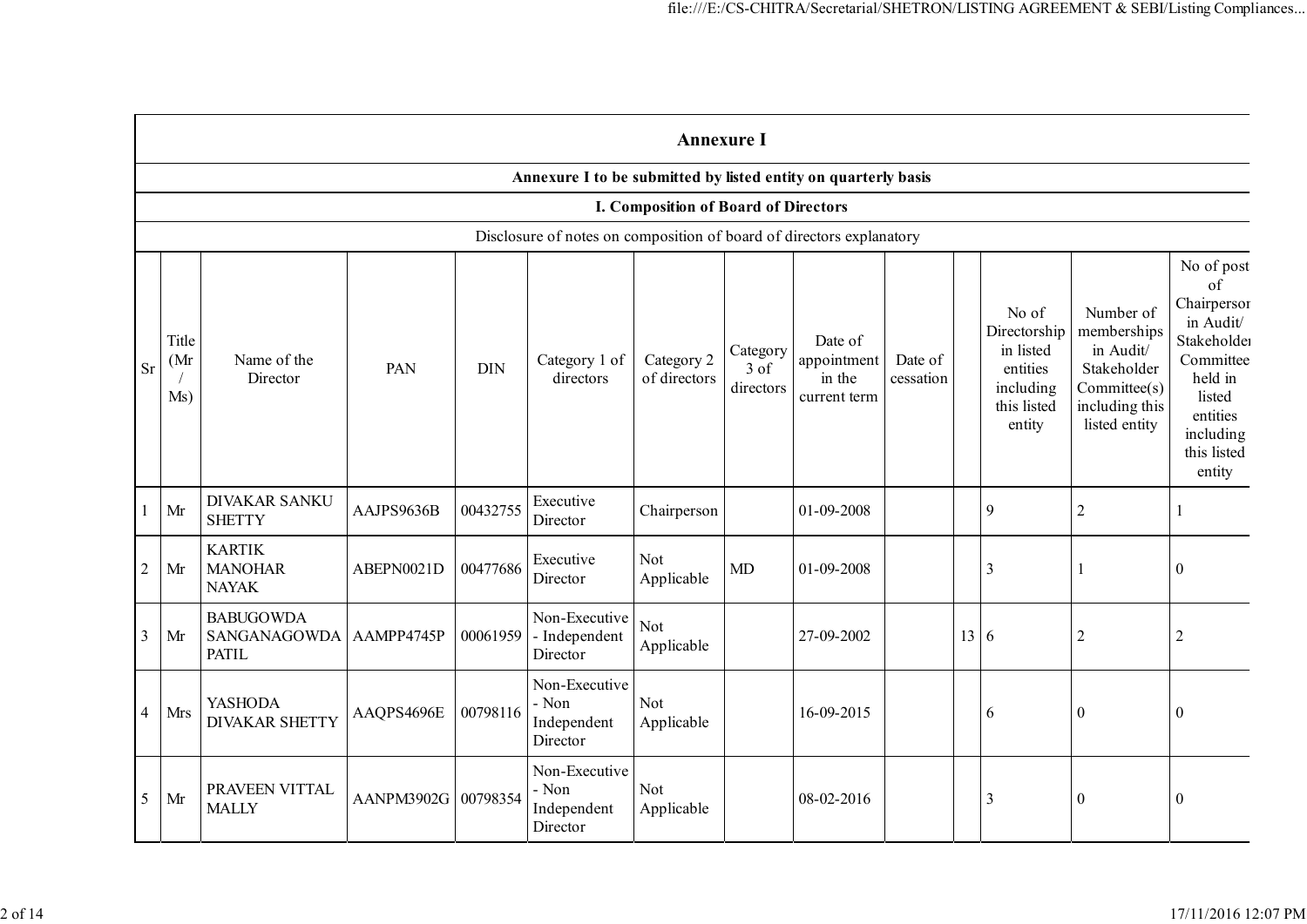| $\sigma$ | Mr | <b>PURSHOTAM</b><br><b>SHASTRI</b>    | AGTPS1841C | Non-Executive<br>$\vert 02199254 \vert$ - Independent<br>Director    | <b>Not</b><br>Applicable | 16-09-2015 |  |  |          |
|----------|----|---------------------------------------|------------|----------------------------------------------------------------------|--------------------------|------------|--|--|----------|
|          | Mr | <b>MADEGOWDA</b><br><b>MAHADEVIAH</b> |            | Non-Executive<br>$ABTPM7304B$   02573037   - Independent<br>Director | Not<br>Applicable        | 30-10-2006 |  |  | $\bf{0}$ |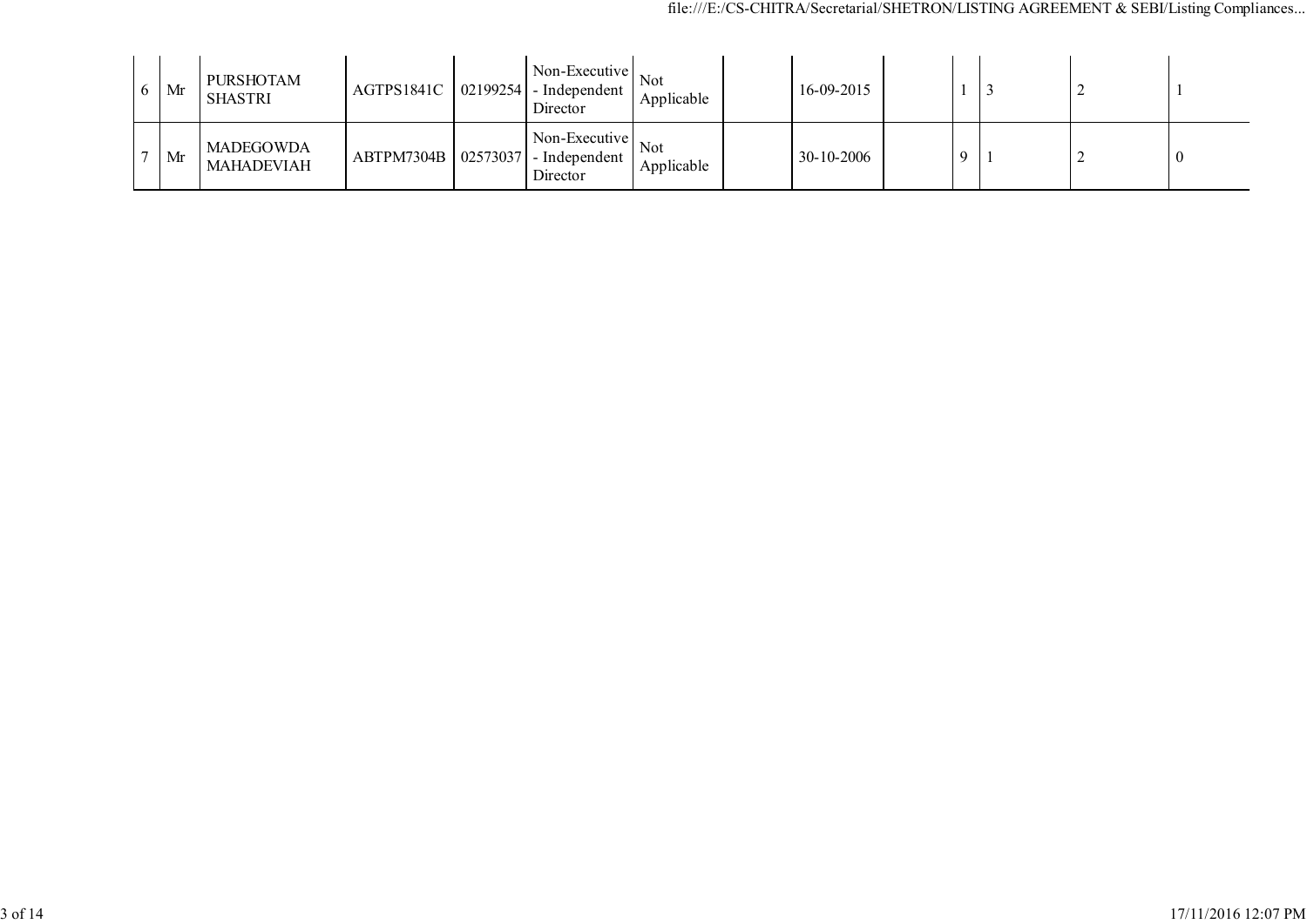|               | <b>Annexure 1</b>                                      |                                                       |                                                                |  |  |  |  |  |  |
|---------------|--------------------------------------------------------|-------------------------------------------------------|----------------------------------------------------------------|--|--|--|--|--|--|
|               | <b>Annexure 1</b>                                      |                                                       |                                                                |  |  |  |  |  |  |
|               | <b>III. Meeting of Board of Directors</b>              |                                                       |                                                                |  |  |  |  |  |  |
| <b>Sr</b>     | Date(s) of meeting (if any) in the<br>previous quarter | Date(s) of meeting (if any) in the<br>current quarter | Maximum gap between any two consecutive (in<br>number of days) |  |  |  |  |  |  |
|               | 27-10-2015                                             |                                                       |                                                                |  |  |  |  |  |  |
| $\mathcal{L}$ |                                                        | 08-02-2016                                            | 104                                                            |  |  |  |  |  |  |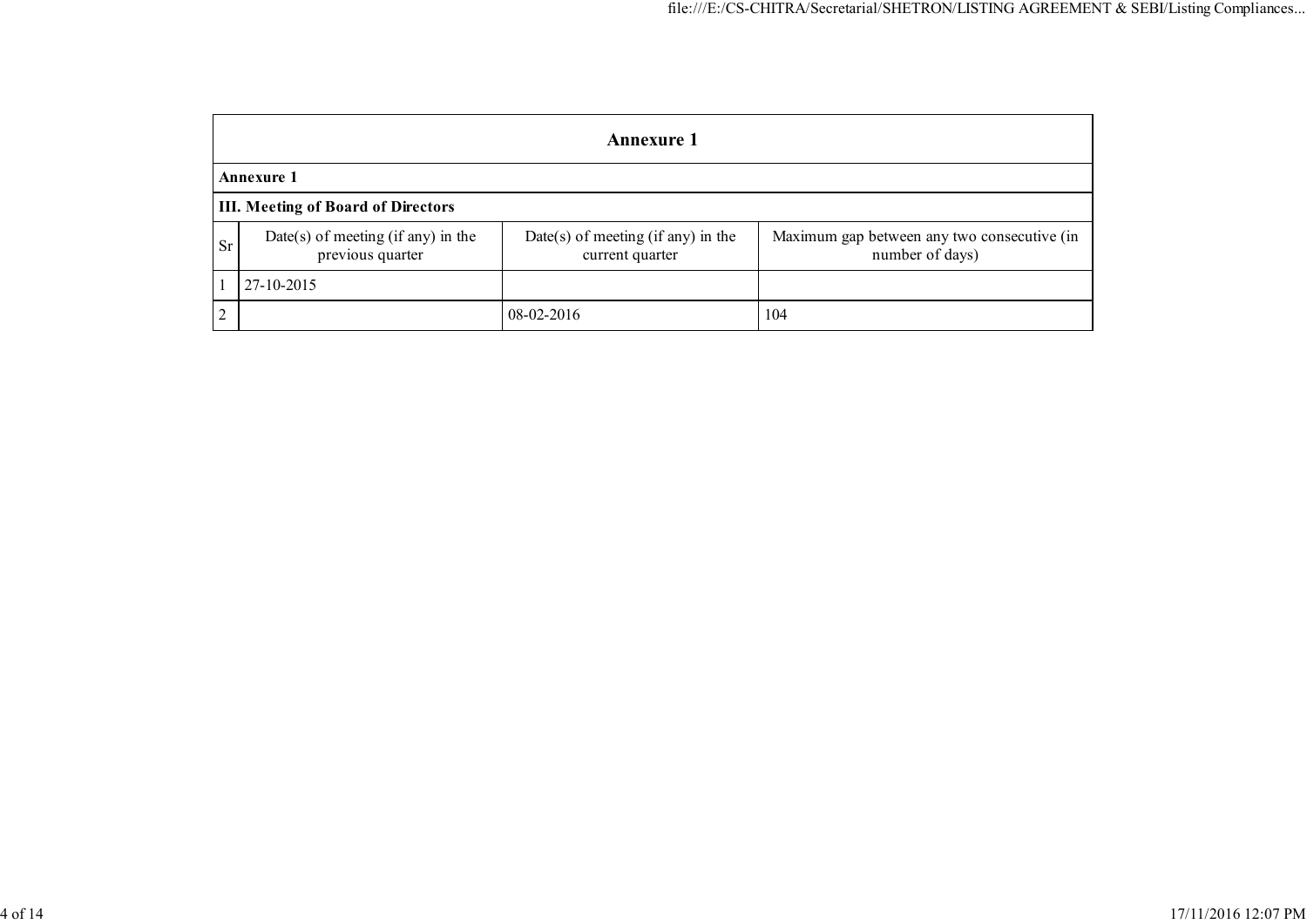|           | <b>Annexure 1</b>                |                                                                     |                                                     |                                           |                                                                   |                                                                               |  |  |  |  |
|-----------|----------------------------------|---------------------------------------------------------------------|-----------------------------------------------------|-------------------------------------------|-------------------------------------------------------------------|-------------------------------------------------------------------------------|--|--|--|--|
|           | <b>IV. Meeting of Committees</b> |                                                                     |                                                     |                                           |                                                                   |                                                                               |  |  |  |  |
| <b>Sr</b> | Name of<br>Committee             | $Date(s)$ of meeting of<br>the committee in the<br>relevant quarter | Whether<br>requirement of<br>Quorum met<br>(Yes/No) | Requirement of<br>Quorum met<br>(details) | Date(s) of meeting of<br>the committee in the<br>previous quarter | Maximum gap between<br>any two consecutive<br>meetings (in number of<br>days) |  |  |  |  |
|           | Audit<br>Committee               | 08-02-2016                                                          | Yes                                                 | Yes, $3$                                  | 27-10-2015                                                        | 104                                                                           |  |  |  |  |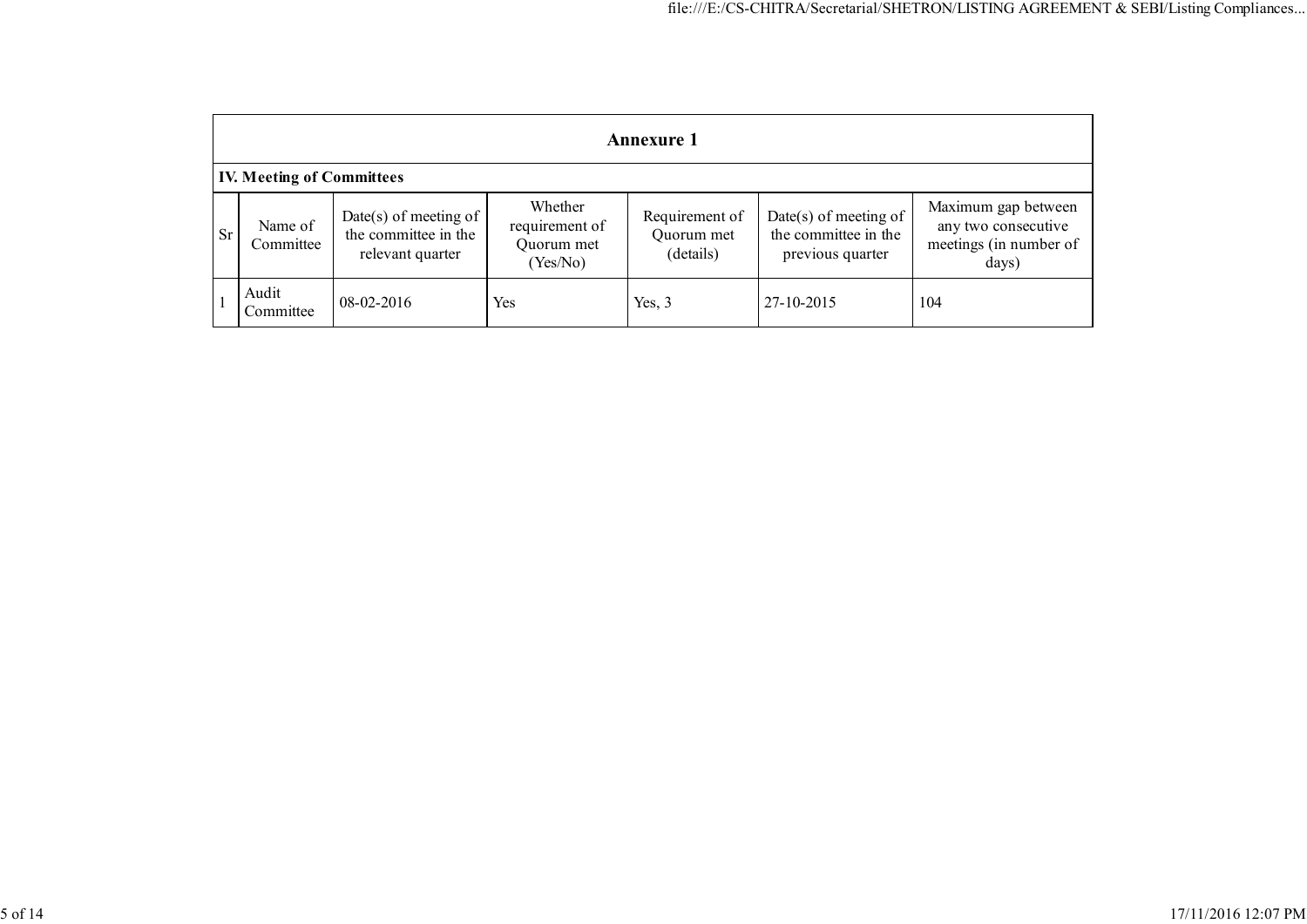|                      | Annexure 1                                                                                                |                                  |                                                                   |  |  |  |  |  |
|----------------------|-----------------------------------------------------------------------------------------------------------|----------------------------------|-------------------------------------------------------------------|--|--|--|--|--|
|                      | <b>V. Related Party Transactions</b>                                                                      |                                  |                                                                   |  |  |  |  |  |
| Subject<br><b>Sr</b> |                                                                                                           | Compliance status<br>(Yes/No/NA) | If status is "No" details of<br>non-compliance may be given here. |  |  |  |  |  |
|                      | Whether prior approval of audit committee obtained                                                        | Yes                              |                                                                   |  |  |  |  |  |
| 2                    | Whether shareholder approval obtained for material RPT                                                    | <b>NA</b>                        |                                                                   |  |  |  |  |  |
| $\overline{3}$       | Whether details of RPT entered into pursuant to omnibus<br>approval have been reviewed by Audit Committee | NA                               |                                                                   |  |  |  |  |  |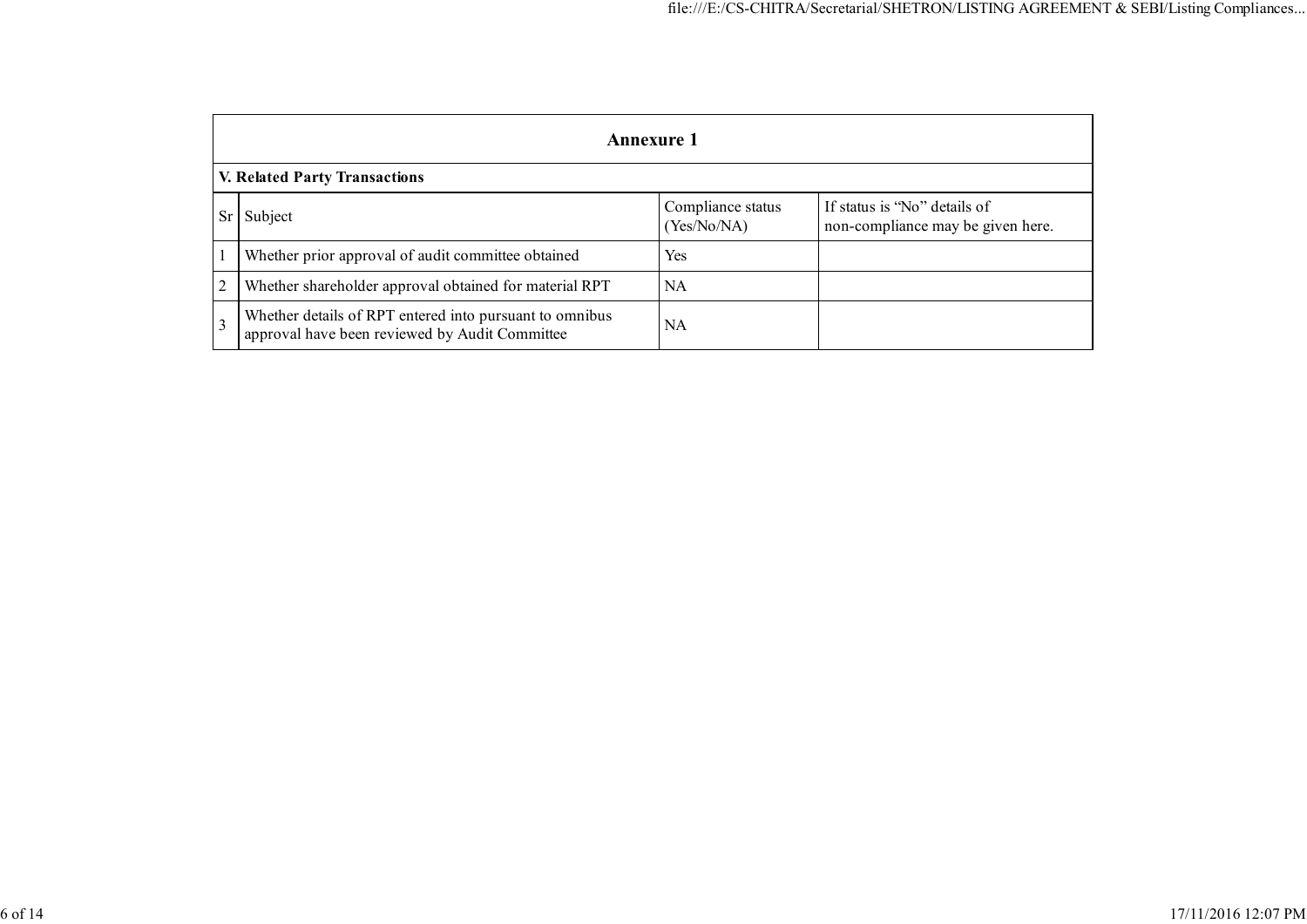|                | <b>Annexure 1</b>                                                                                                                                                                                               |                               |  |  |  |  |  |  |  |
|----------------|-----------------------------------------------------------------------------------------------------------------------------------------------------------------------------------------------------------------|-------------------------------|--|--|--|--|--|--|--|
|                | <b>VI. Affirmations</b>                                                                                                                                                                                         |                               |  |  |  |  |  |  |  |
| Sr             | Subject                                                                                                                                                                                                         | Compliance status<br>(Yes/No) |  |  |  |  |  |  |  |
|                | The composition of Board of Directors is in terms of SEBI (Listing obligations and disclosure requirements)<br>Regulations, 2015                                                                                | Yes                           |  |  |  |  |  |  |  |
| $\overline{2}$ | The composition of the following committees is in terms of SEBI(Listing obligations and disclosure<br>requirements) Regulations, 2015 a. Audit Committee                                                        | <b>Yes</b>                    |  |  |  |  |  |  |  |
| $\overline{3}$ | The composition of the following committees is in terms of SEBI(Listing obligations and disclosure<br>requirements) Regulations, 2015. b. Nomination & remuneration committee                                   | Yes                           |  |  |  |  |  |  |  |
| $\overline{4}$ | The composition of the following committees is in terms of SEBI(Listing obligations and disclosure<br>requirements) Regulations, 2015. c. Stakeholders relationship committee                                   | Yes                           |  |  |  |  |  |  |  |
| 5              | The composition of the following committees is in terms of SEBI(Listing obligations and disclosure<br>requirements) Regulations, 2015. d. Risk management committee (applicable to the top 100 listed entities) | <b>NA</b>                     |  |  |  |  |  |  |  |
| 6              | The committee members have been made aware of their powers, role and responsibilities as specified in SEBI<br>(Listing obligations and disclosure requirements) Regulations, 2015.                              | Yes                           |  |  |  |  |  |  |  |
| $\overline{7}$ | The meetings of the board of directors and the above committees have been conducted in the manner as<br>specified in SEBI (Listing obligations and disclosure requirements) Regulations, 2015.                  | Yes                           |  |  |  |  |  |  |  |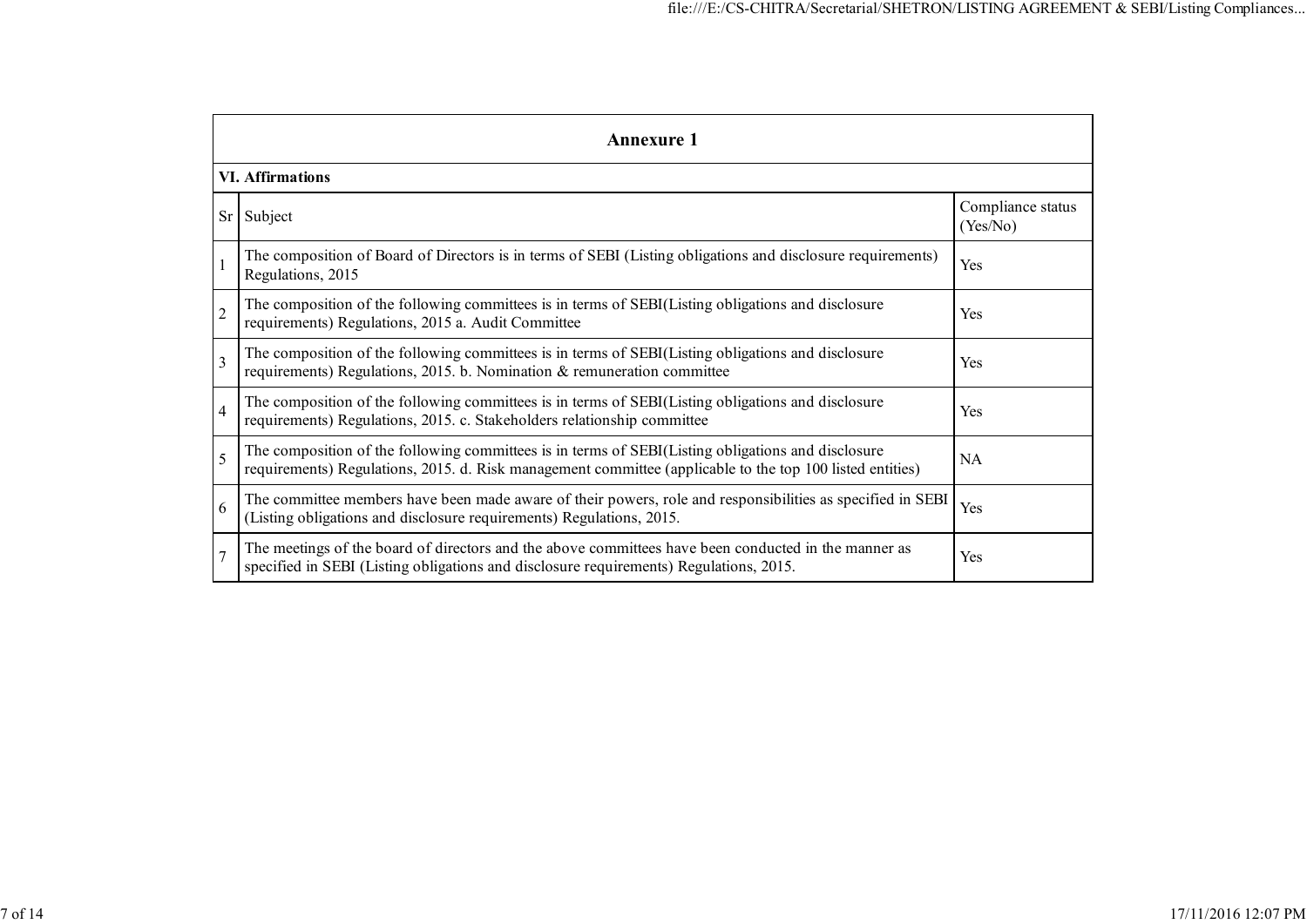|                  | <b>Annexure II</b>                                                                                                                            |                                  |                                                                      |                      |  |  |  |  |  |  |
|------------------|-----------------------------------------------------------------------------------------------------------------------------------------------|----------------------------------|----------------------------------------------------------------------|----------------------|--|--|--|--|--|--|
|                  | Annexure II to be submitted by listed entity at the end of the financial year (for the whole of financial year)                               |                                  |                                                                      |                      |  |  |  |  |  |  |
|                  | I. Disclosure on website in terms of Listing Regulations                                                                                      |                                  |                                                                      |                      |  |  |  |  |  |  |
| Sr               | Item                                                                                                                                          | Compliance status<br>(Yes/No/NA) | If status is "No" details of<br>non-compliance may be given<br>here. | Web address          |  |  |  |  |  |  |
| 1                | Details of business                                                                                                                           | Yes                              |                                                                      | www.shetrongroup.com |  |  |  |  |  |  |
| $\overline{2}$   | Terms and conditions of appointment of<br>independent directors                                                                               | Yes                              |                                                                      | www.shetrongroup.com |  |  |  |  |  |  |
| 3                | Composition of various committees of board of<br>directors                                                                                    | Yes                              |                                                                      | www.shetrongroup.com |  |  |  |  |  |  |
| $\overline{4}$   | Code of conduct of board of directors and senior<br>management personnel                                                                      | Yes                              |                                                                      | www.shetrongroup.com |  |  |  |  |  |  |
| 5                | Details of establishment of vigil mechanism/<br>Whistle Blower policy                                                                         | Yes                              |                                                                      | www.shetrongroup.com |  |  |  |  |  |  |
| 6                | Criteria of making payments to non-executive<br>directors                                                                                     | Yes                              |                                                                      | www.shetrongroup.com |  |  |  |  |  |  |
| $\boldsymbol{7}$ | Policy on dealing with related party transactions                                                                                             | Yes                              |                                                                      | www.shetrongroup.com |  |  |  |  |  |  |
| $8\,$            | Policy for determining 'material' subsidiaries                                                                                                | Yes                              |                                                                      | www.shetrongroup.com |  |  |  |  |  |  |
| 9                | Details of familiarization programmes imparted to<br>independent directors                                                                    | Yes                              |                                                                      | www.shetrongroup.com |  |  |  |  |  |  |
| 10               | Contact information of the designated officials of<br>the listed entity who are responsible for assisting<br>and handling investor grievances | Yes                              |                                                                      | www.shetrongroup.com |  |  |  |  |  |  |
| 11               | email address for grievance redressal and other<br>relevant details                                                                           | Yes                              |                                                                      | www.shetrongroup.com |  |  |  |  |  |  |
| 12               | Financial results                                                                                                                             | Yes                              |                                                                      | www.shetrongroup.com |  |  |  |  |  |  |
| 13               | Shareholding pattern                                                                                                                          | Yes                              |                                                                      | www.shetrongroup.com |  |  |  |  |  |  |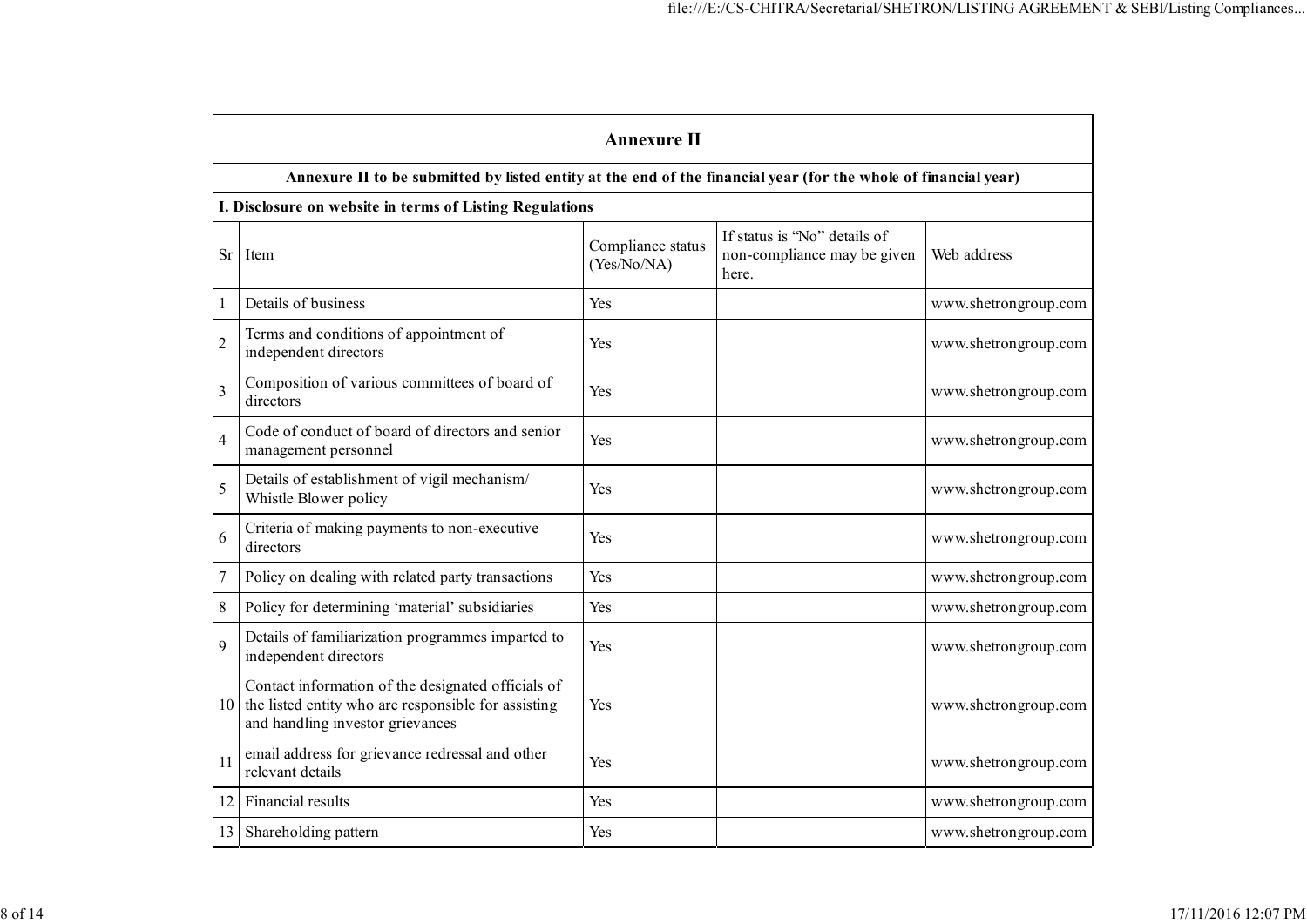|  | 14. Details of agreements entered into with the media<br>companies and/or their associates | Yes | www.shetrongroup.com |
|--|--------------------------------------------------------------------------------------------|-----|----------------------|
|  | 15 New name and the old name of the listed entity                                          | Yes | www.shetrongroup.com |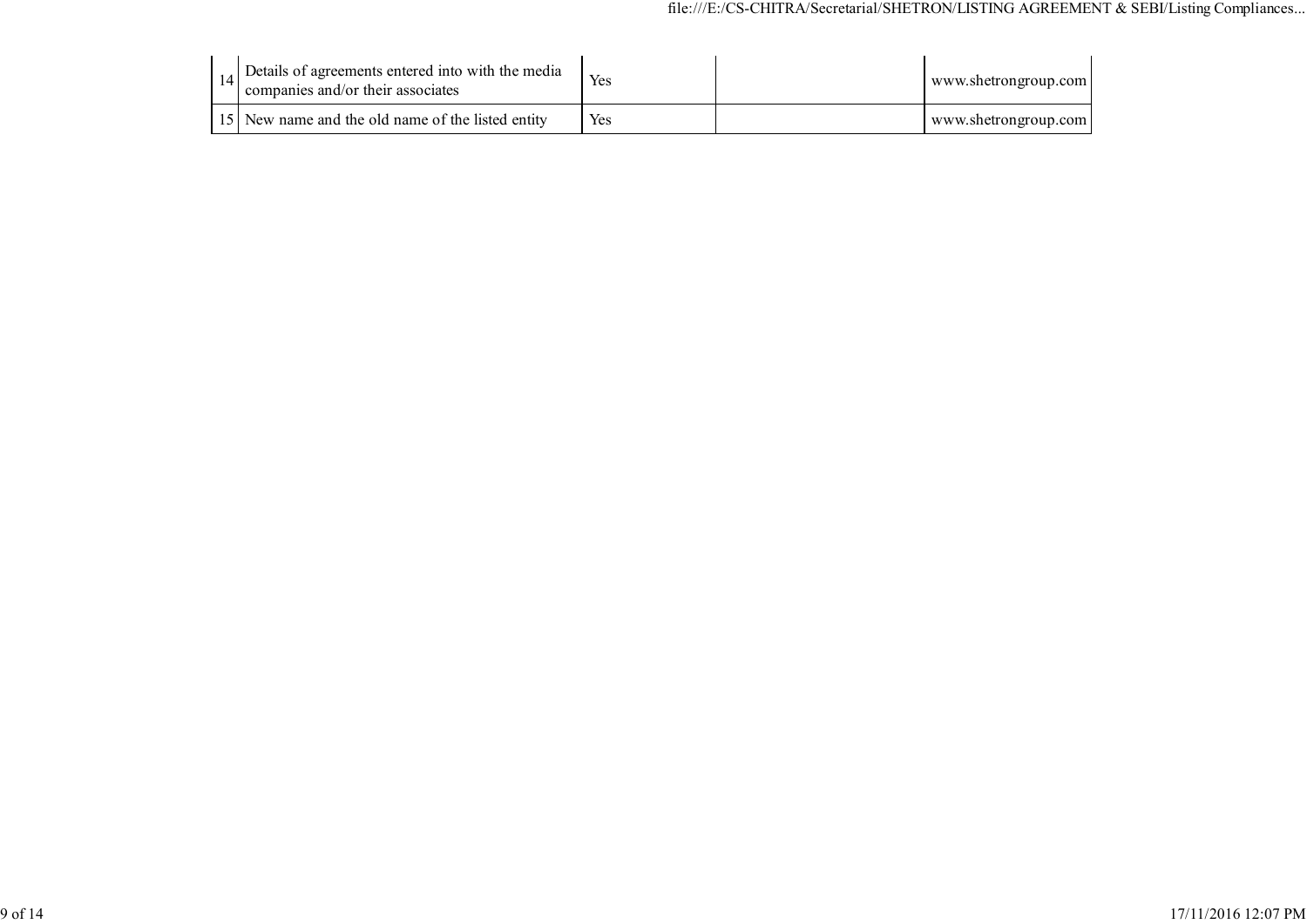|                | <b>Annexure II</b>                                                                                                   |                           |                                  |                                                                      |  |  |  |  |  |  |
|----------------|----------------------------------------------------------------------------------------------------------------------|---------------------------|----------------------------------|----------------------------------------------------------------------|--|--|--|--|--|--|
|                | <b>II. Annual Affirmations</b>                                                                                       |                           |                                  |                                                                      |  |  |  |  |  |  |
| <b>Sr</b>      | Particulars                                                                                                          | Regulation<br>Number      | Compliance status<br>(Yes/No/NA) | If status is "No" details of<br>non-compliance may be given<br>here. |  |  |  |  |  |  |
| $\mathbf{1}$   | Independent director(s) have been appointed in terms of<br>specified criteria of 'independence' and/or 'eligibility' | $16(1)(b)$ &<br>25(6)     | Yes                              |                                                                      |  |  |  |  |  |  |
| $\overline{c}$ | Board composition                                                                                                    | 17(1)                     | Yes                              |                                                                      |  |  |  |  |  |  |
| 3              | Meeting of Board of directors                                                                                        | 17(2)                     | Yes                              |                                                                      |  |  |  |  |  |  |
| 4              | Review of Compliance Reports                                                                                         | 17(3)                     | Yes                              |                                                                      |  |  |  |  |  |  |
| 5              | Plans for orderly succession for appointments                                                                        | 17(4)                     | Yes                              |                                                                      |  |  |  |  |  |  |
| 6              | Code of Conduct                                                                                                      | 17(5)                     | Yes                              |                                                                      |  |  |  |  |  |  |
| $\overline{7}$ | Fees/compensation                                                                                                    | 17(6)                     | Yes                              |                                                                      |  |  |  |  |  |  |
| 8              | Minimum Information                                                                                                  | 17(7)                     | Yes                              |                                                                      |  |  |  |  |  |  |
| 9              | Compliance Certificate                                                                                               | 17(8)                     | Yes                              |                                                                      |  |  |  |  |  |  |
| 10             | Risk Assessment & Management                                                                                         | 17(9)                     | Yes                              |                                                                      |  |  |  |  |  |  |
| 11             | Performance Evaluation of Independent Directors                                                                      | 17(10)                    | Yes                              |                                                                      |  |  |  |  |  |  |
| 12             | Composition of Audit Committee                                                                                       | 18(1)                     | Yes                              |                                                                      |  |  |  |  |  |  |
| 13             | Meeting of Audit Committee                                                                                           | 18(2)                     | Yes                              |                                                                      |  |  |  |  |  |  |
| 14             | Composition of nomination & remuneration committee                                                                   | 19(1) & (2)               | Yes                              |                                                                      |  |  |  |  |  |  |
| 15             | Composition of Stakeholder Relationship Committee                                                                    | 20(1) & (2)               | Yes                              |                                                                      |  |  |  |  |  |  |
| 16             | Composition and role of risk management committee                                                                    | 21(1),<br>(2), (3), (4)   | Yes                              |                                                                      |  |  |  |  |  |  |
| 17             | Vigil Mechanism                                                                                                      | 22                        | Yes                              |                                                                      |  |  |  |  |  |  |
| 18             | Policy for related party Transaction                                                                                 | 23(1),<br>$(5),(6),(7)$ & | Yes                              |                                                                      |  |  |  |  |  |  |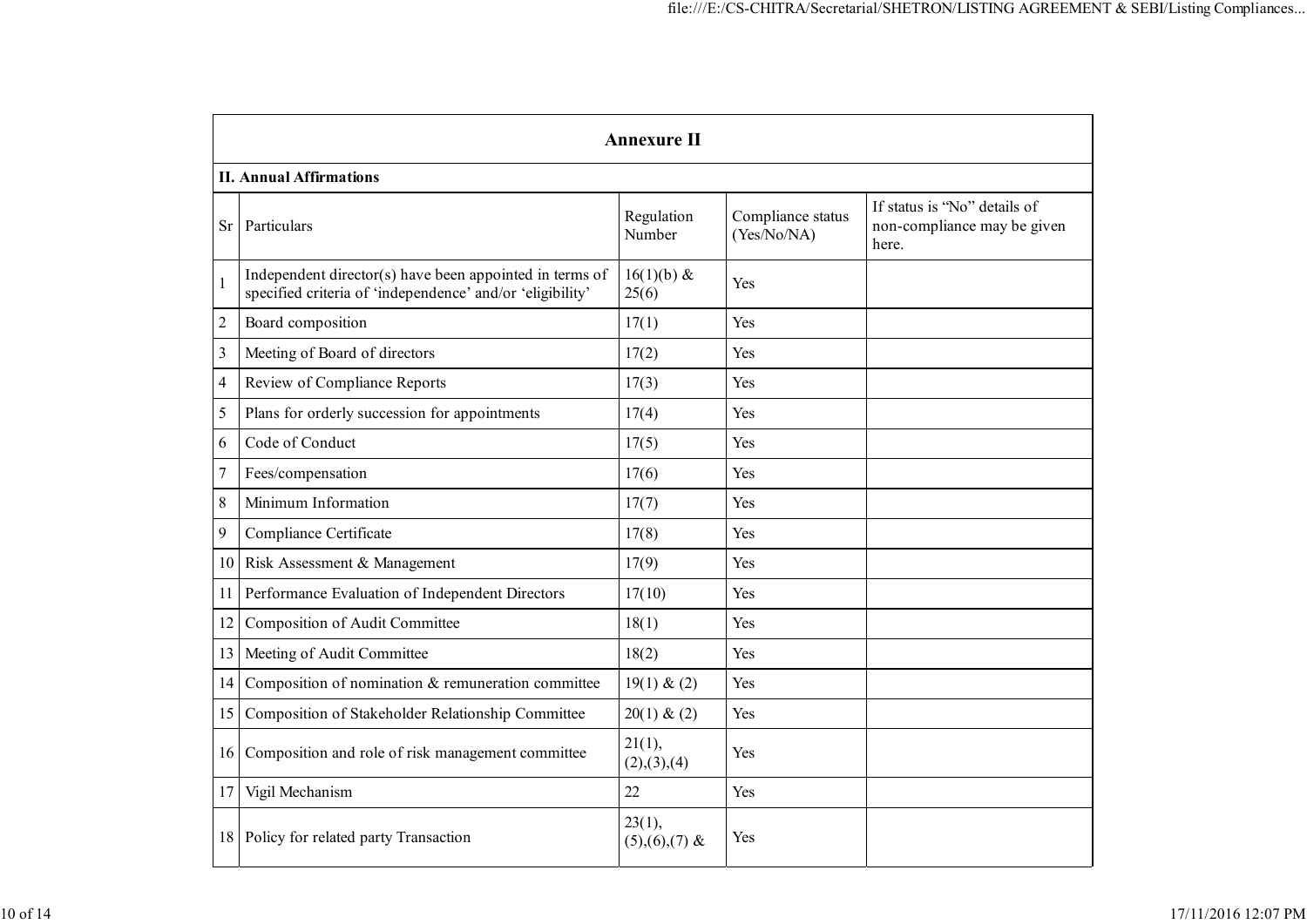|    |                                                                                                                         | (8)                              |            |
|----|-------------------------------------------------------------------------------------------------------------------------|----------------------------------|------------|
| 19 | Prior or Omnibus approval of Audit Committee for all<br>related party transactions                                      | 23(2), (3)                       | <b>Yes</b> |
| 20 | Approval for material related party transactions                                                                        | 23(4)                            | Yes        |
| 21 | Composition of Board of Directors of unlisted material<br>Subsidiary                                                    | 24(1)                            | Yes        |
| 22 | Other Corporate Governance requirements with respect<br>to subsidiary of listed entity                                  | 24(2),<br>$(3),(4),(5)$ &<br>(6) | Yes        |
| 23 | Maximum Directorship & Tenure                                                                                           | $25(1) \& (2)$                   | Yes        |
| 24 | Meeting of independent directors                                                                                        | 25(3) & (4)                      | <b>Yes</b> |
| 25 | Familiarization of independent directors                                                                                | 25(7)                            | Yes        |
| 26 | Memberships in Committees                                                                                               | 26(1)                            | Yes        |
| 27 | Affirmation with compliance to code of conduct from<br>members of Board of Directors and Senior management<br>personnel | 26(3)                            | <b>Yes</b> |
| 28 | Disclosure of Shareholding by Non-Executive Directors                                                                   | 26(4)                            | Yes        |
| 29 | Policy with respect to Obligations of directors and senior<br>management                                                | $26(2)$ & $26(5)$                | Yes        |
|    | Any other information to be provided - Add Notes                                                                        |                                  |            |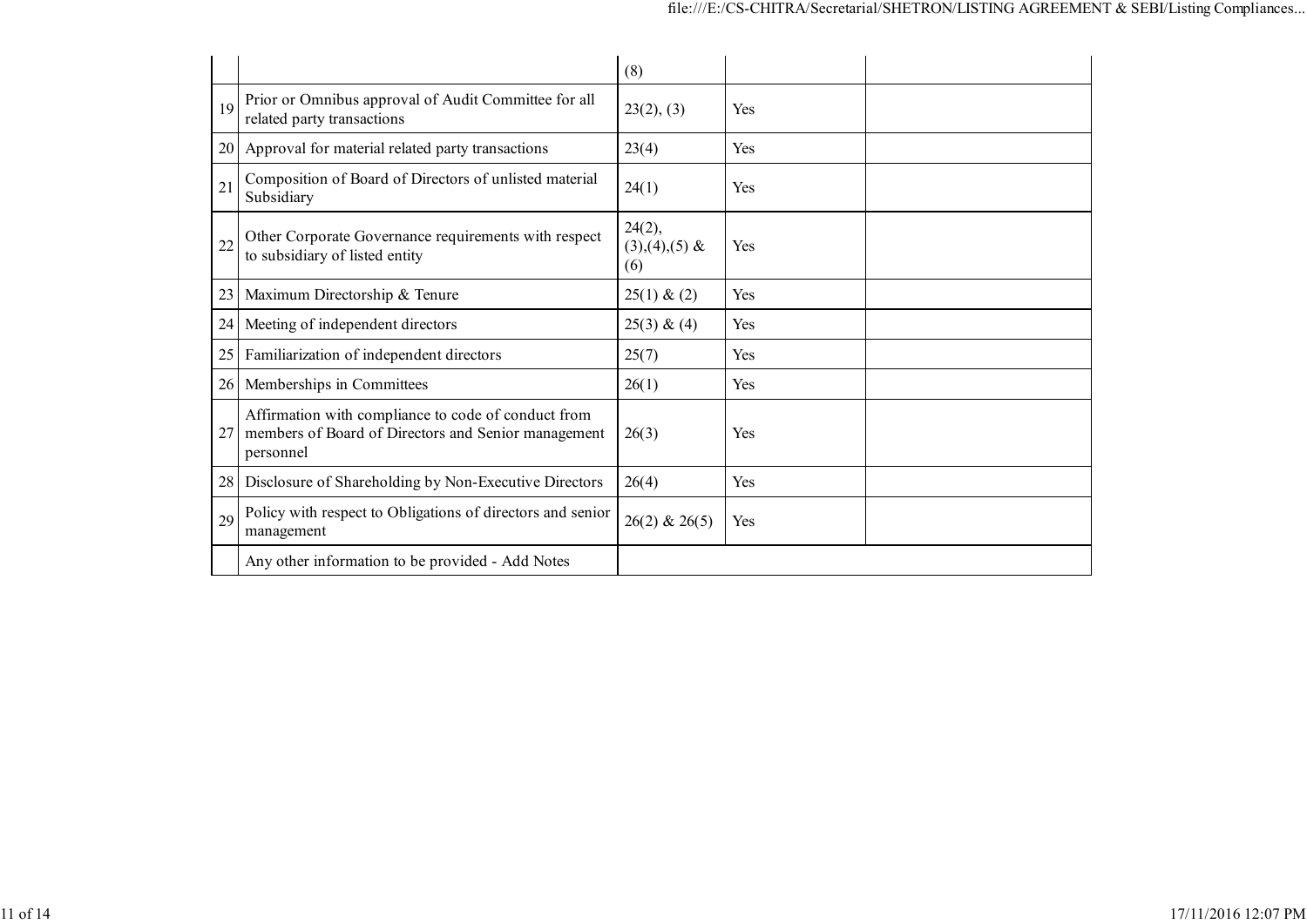| Annexure II                                                                                                                                                           |     |  |  |  |  |  |  |
|-----------------------------------------------------------------------------------------------------------------------------------------------------------------------|-----|--|--|--|--|--|--|
| <b>III.</b> Affirmations                                                                                                                                              |     |  |  |  |  |  |  |
| The Listed Entity has approved Material Subsidiary Policy and the Corporate Governance requirements with respect to<br>subsidiary of Listed Entity have been complied | Yes |  |  |  |  |  |  |
| The Listed Entity has approved Material Subsidiary Policy and the Corporate Governance requirements with respect to<br>subsidiary of Listed Entity have been complied | Yes |  |  |  |  |  |  |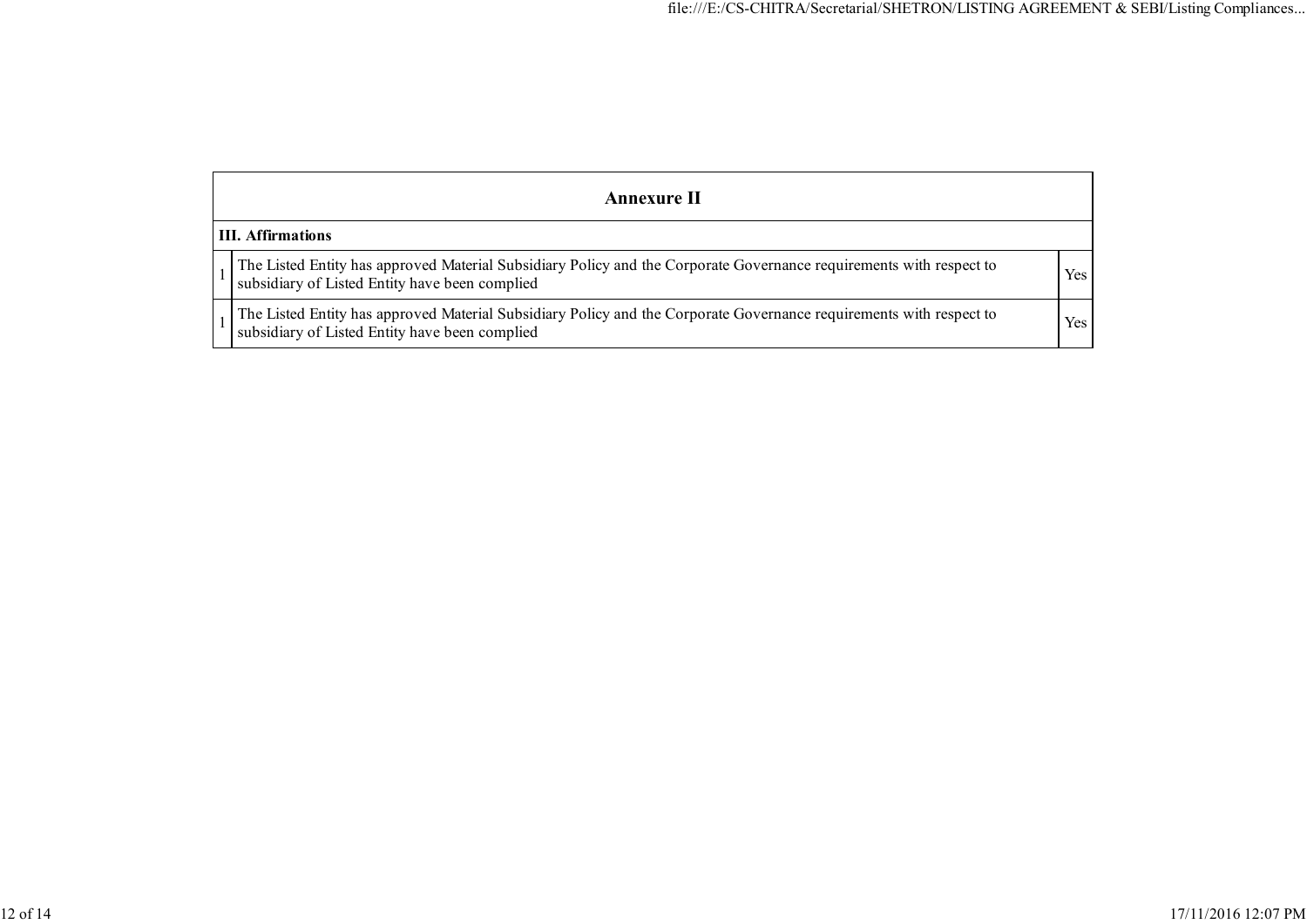| <b>Signatory Details</b> |                      |
|--------------------------|----------------------|
| Name of signatory        | KARTIK MANOHAR NAYAK |
| Designation of person    | Managing Director    |
| Place                    | Bangalore            |
| Date                     | $04-04-2016$         |